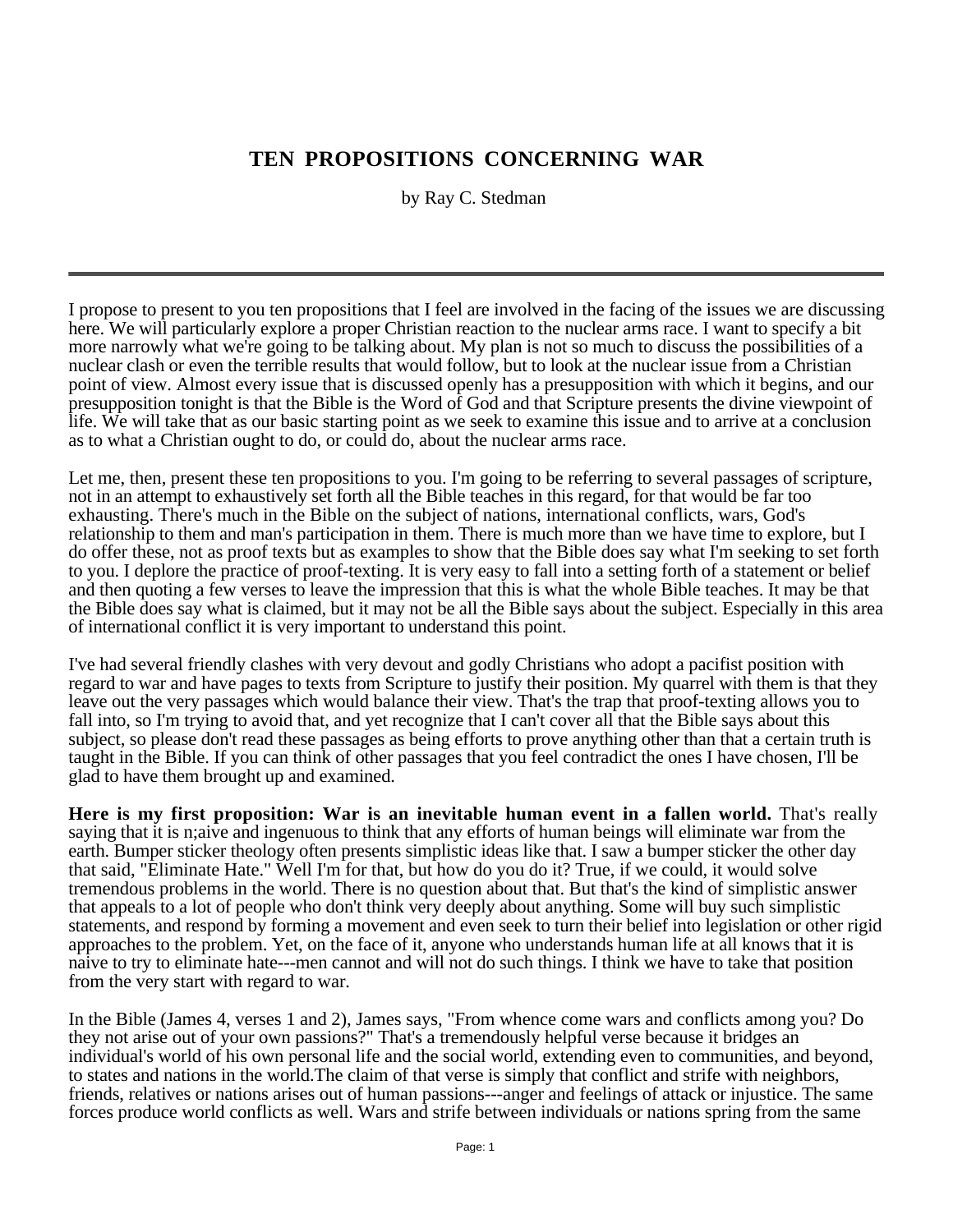source. It always appears to be naive for various groups to suggest that we eliminate strife on the social level when the very people who seek to do so haven't succeeded in eliminating conflicts in their own lives. People who mount protests and demonstrations to eliminate war oftentimes have terrible conflicts in their own homes! They haven't solved the problem there, even. We must recognize the Bible teaches us that war is inevitable because of the presence of a fallen nature within us.

Matthew 24, verse 6 is another verse along this line. Here is Jesus' own prediction. In that great twenty-fourth chapter, uttered while he sat on the Mount of Olives, looking out over the City of Jerusalem on the very night in which he was betrayed, he revealed the course of history until the day when he would return again. It is an amazing passage, one of the most startling predictive passages in the Bible. There Jesus said that in the intervening time (which he saw, I'm sure, to be centuries), there would be wars and rumors of wars, nation rising against nation and kingdom against kingdom. Jesus thus recognized the inevitability of war.

In II Chronicles, the sixteenth chapter, the ninth verse, the prophet Hananiah speaking to King Asa of Israel, tells him that because of his unbelief he would have wars in his kingdom. This verse and other passages link the reactions of individuals to social events and especially social strife.

**My second proposition which grows out of the first and relates to it is this: Since war is an inevitable event in a fallen world, in the scriptures it is peace that is regarded as unusual among men and a special gift of God.** The Christian view of life is (following the teachings of our Lord, himself) that the world is under satanic control. Jesus called the devil the "prince of this world" and the "god of this world." The apostles reflect that same view. Jesus said the devil was a strong man who guards his house and its goods are helpless to do anything to deliver themselves. This indicates that if it were not for the intervening grace of God, all of life, every moment of it, would be filled with war, struggle, strife, anger and hostility. We'd be at one another's throats all the time. It's God's intervention in a godless world---a wicked world (if you want to use the biblical term) that allows any peace at all. Therefore, peace must always be regarded as a gift of the Spirit of God. We find that directly stated in Psalms 46, verse 9: "He makes wars to cease unto the ends of the earth." It is God who brings wars to an end. Isaiah, chapter 2, verse 4, is that famous passage which states that God will cause men to beat their swords into ploughshares and their spears into pruning hooks, and that man shall learn war no more. Peace is a result of the direct activity of the Spirit of God. See also Jeremiah 21:4.

**The third point is: In his government of earth, God takes responsibility for the outbreak and conduct of war.** Here's where many of you may differ, but the scriptures frequently declare that God himself assumes responsibility for what happens on earth. Not that he directly causes it all but permits what he does not cause. If you want a picture of this the opening chapter of the book of Job is an excellent example of how a personal attack upon a godly man was permitted only after Satan appeared before God and obtained authority to afflict Job.

I think many Christians have the idea that God and Satan are rival gods of equal power. They believe God has a slight edge and that God will ultimately win, but it's not very much of an edge. As someone has put it,

"Our race had a wonderful beginning, but man spoiled his chances by sinning.

We hope that the story will end to God's glory, but at present the other side's winning."

But that is never the Biblical view. Satan is a created being who must obtain the power by which he operates from God---that is the Biblical view of evil. Satan cannot operate beyond the limits which God sets up.

You find this also in the New Testament. Jesus said to Peter on one occasion, "Satan has desired to have you." Desired from whom? Evidently, either the Father or Jesus. Jesus said, "Satan has desired to have you that he might sift you like wheat, but I have prayed for you that your faith fail not." The clear implication is that God is going to let Satan have his way with Peter, and all he guarantees is that Satan will not be able to overthrow his faith. We also have a direct statement of this in other places, for example, Exodus 15:3, "The Lord is-a Man of War," from the great song of Moses. In Exodus 17:16, in the clash between Amalek and Israel in the desert as they're moving out of Egypt towards the promised land, Moses is told that the Lord will have war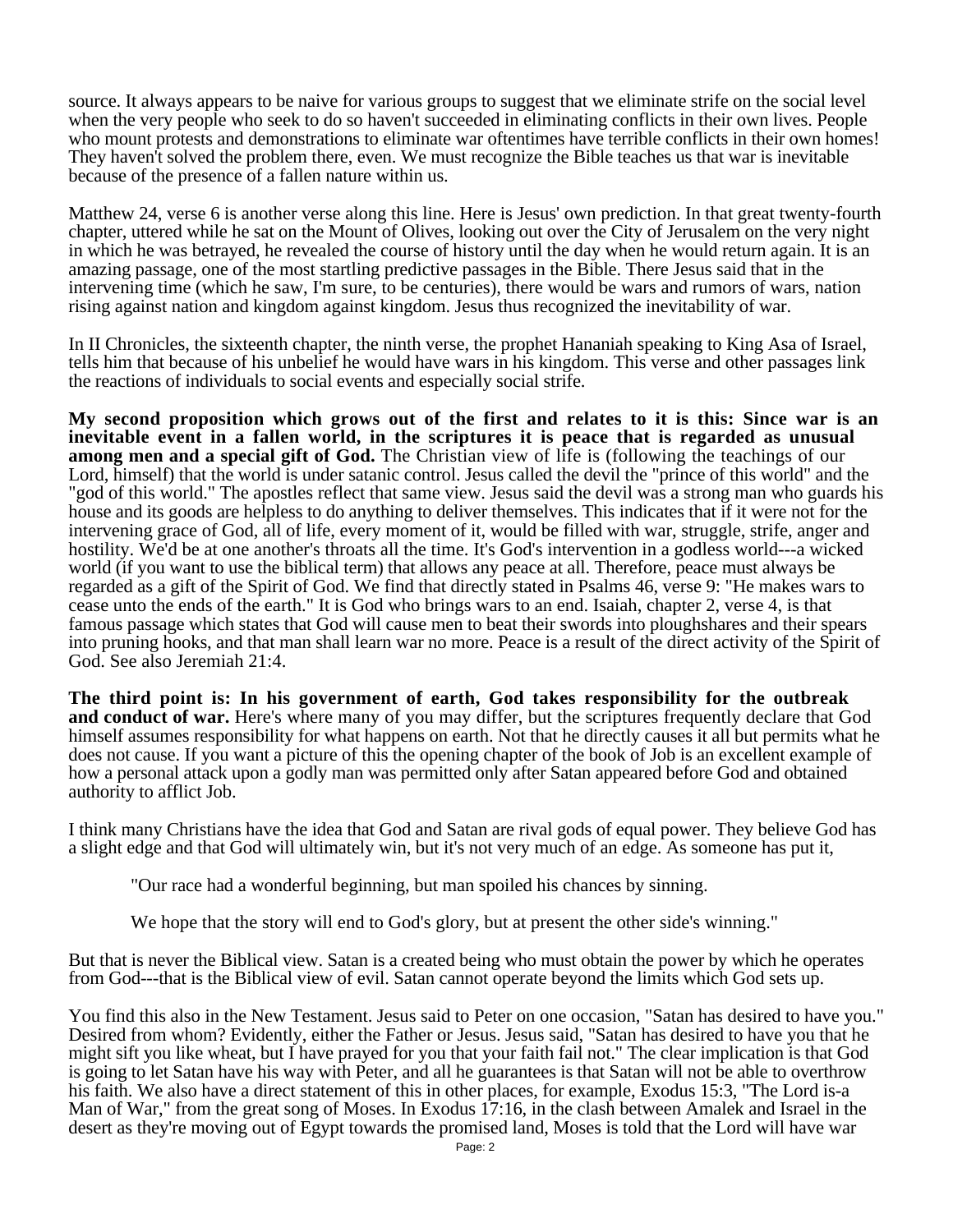with Amalek forever, i.e., never make peace with him. Deuteronomy 4:33 and 34 is from Moses' great message to the people as they're about to enter into the promised land. He declares to them, "Has any people heard the voice of God speaking from the midst of the fire, as you have heard it and survived? Or has a god tried to take for himself a nation from within another nation by trials, by sign and wonders and by war and by a mighty hand and by an outstretched arm and by great terrors, as the Lord your God did for you in Egypt before your very eyes?" Now everyone agrees that the signs and wonders and the miracles which occurred in Egypt were from the hand of the Lord, but Moses said so was the war! There are hundreds of verses actually that could be used to show this. I'm quoting but a few representative ones.

Let me give you one more. Ezekiel, chapter 33, verse 2, "Son of man, speak to the sons of your people and say to them, this is the word of the Lord---if I bring a sword upon a land [there is God taking responsibility for bringing war to a people] and the people of the land take one man from among them and make him their watchman and he sees the sword coming upon the land and he blows on the trumpet and warns the people, then he who hears the sound of the trumpet and does not take warning, and a sword comes and takes him away, his blood will be on his own head."

Thus God, himself, assumes responsibility for war. One fantastic passage in this regard (which I never have heard any pacifist ever quote, ever), is found in the prophecy of Joel, declaring the exact opposite of the famous passage quoted from either Micah or Isaiah about beating the swords into ploughshares. Joel, chapter 3, verse 9, "Proclaim this among the nations, prepare war, rouse the mighty men, let all the soldiers draw near, let them come up, beat your ploughshares into swords and your pruning hooks into spears." Now it's not fair to quote only the Isaiah verse and never quote the Joel verse. They both come from the mouth of the Lord, through an accredited prophet! A balanced treatment of scripture must mean that you deal with both of these.

I think that that clearly establishes my point, that God himself. throughout the scriptures, takes responsibility for the outbreak of war. I haven't particularly dealt with the other side of that point---the conduct of war---but there are passages that indicate that God will allow certain things to happen which he will then judge the nation for as a violation of the revealed standard of conduct of man, one with another, brother against brother, citizen against citizen. God not only permits war, he judges the conduct of men in war.

**Proposition four: There is no such thing as a just war, for all wars represent a judgment of God upon all participants therein.** That's a very important point. There's no such thing as a just war, for all wars represent a judgment of God upon the participants. In all the literature that I've read along these lines, a great deal ofargument is expended on defending just wars. Certain standards are presented (these vary from writer to writer) as to what constitutes a just war. An attempt is made to justify certain types of wars as self-defensive, designed to repel an aggressor, or coming to the aid of a small nation being bullied and assaulted by a large powerful nation. These arguments have certain value to them, I'm not discrediting such arguments. What I've not seen stated is that there is a sense in which any war, even defensive wars, represent a judgment of the nations involved, a judgment in fact upon both sides.

This was certainly true, I believe, in the Vietnamese war. That conflict ought to warn us not to naively choose up sides in a war and defend one side against another. Wars would not break out were there not some weakness and failure on the part of the nation defending itself, for various passages of scriptures indicate that God protects a nation from war, and brings about peace on the basis that its people walk in righteousness. In this regard, Israel is unique among the nations. You often hear today, especially at this time when the Middle East is in such turmoil and ablaze, reminders that Israel claims to be a chosen nation, a special people. Now it is that, I don't deny that at all. The scriptures clearly indicate that, but we have to be careful how we understand that truth. It doesn't mean that God likes Israel better than other nations. He says as much in the scriptures. In the very passage where it announces that they are a chosen people, he warns them not to get the wrong idea. "I'm not choosing you because you're smarter than anybody else, nor am I choosing you because you're bigger than anybody else"---and he lists several other things that are not the basis of his choice; he simply announces he has set his name upon them and has chosen them for his own. As you read several of these passages you'll see what it is that he proposes, that they are not a special nation with unusual privileges which no other nation could have, but that they are a sample nation. That is, they are to be a model nation. Israel is an example to the world, that if they (who are no more than any other nation, in themselves, with no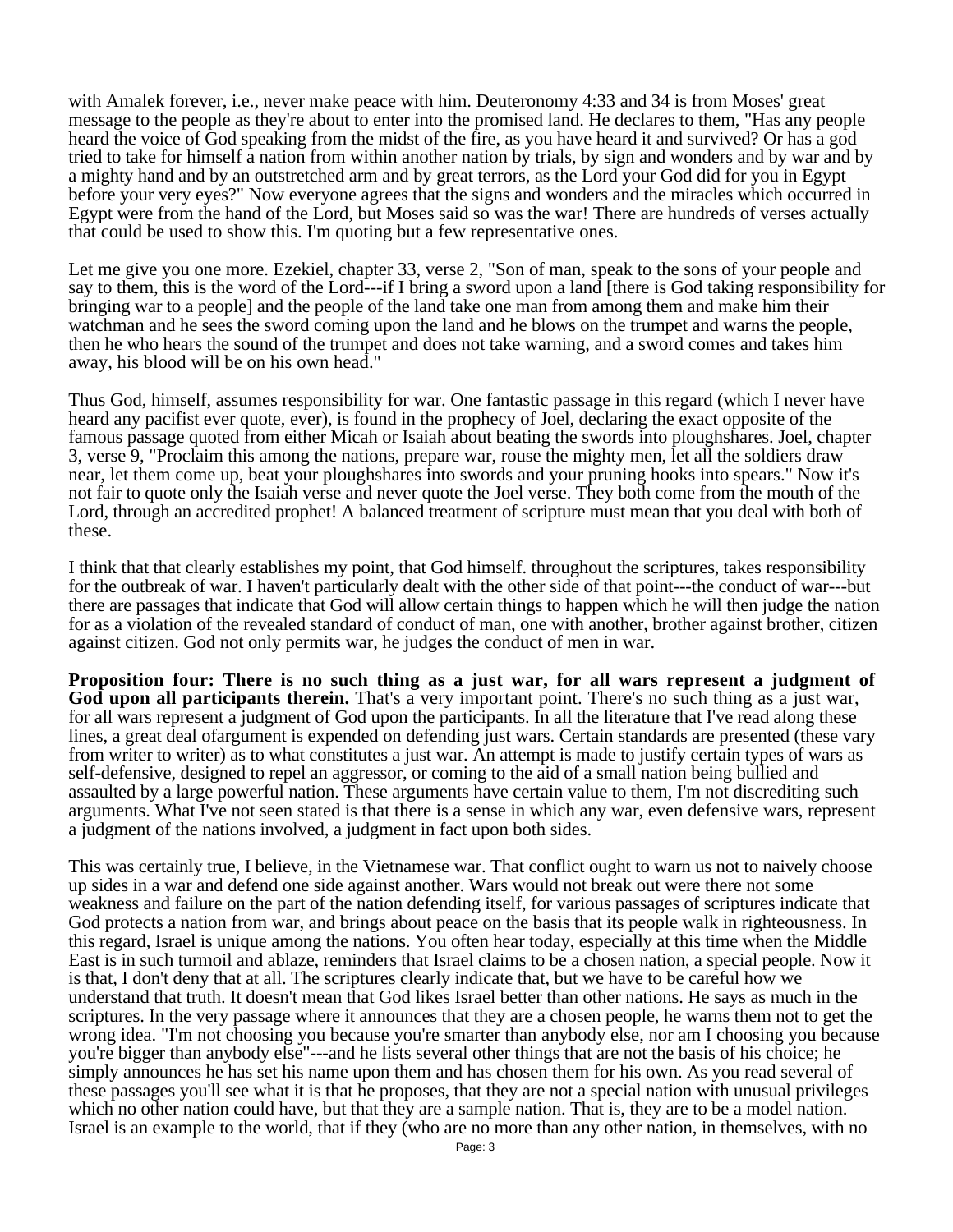greater abilities and no greater possibilities than any other nation) are given the opportunity to serve God with a whole heart, they would be blessed by God and protected---guarded and kept in such a way that it would become evident to all the world that this is what God will do with any nation that will serve him. That's what Israel's calling means. They failed in that regard, as any other nation would have failed had they been chosen to such a calling. The scriptures make clear that Israel does not occupy a unique place in any other sense than that it is a special nation chosen to show what other nations could be like. That means that all the possibilities of Divine protection---guarding, guiding and delivering---are open to any nation if they will walk in righteousness before God. Part of that divine oversight includes freedom from conflict and from wars.

2 Chronicles 16:9 is an interesting passage addressed to Asa, the king: "For the eyes of the Lord move to and fro throughout the earth, that he may strongly support those whose heart is completely his." (Note, that encompasses the whole earth.) The prophet says to the king, "You have acted foolishly in this, indeed from now on you will surely have war." Thus when the king---the representative of the nation---acts foolishly, it brings upon that nation the possibility of war.

I don't think there is any document in the world that more beautifully and explicitly states this idea in national terms than the magnificent Second Inaugural Address of President Abraham Lincoln. The next time you go to Washington, go into the Lincoln Memorial. On your left you will find the Gettysburg Address inscribed on the wall. But on the right is the Second Inaugural Address. It is somewhat longer than the Gettysburg Address and it will take a little time to read, but read it by all means. If you can't go to Washington, get a copy and read it. It's one of the most amazing political statements ever made on earth. Lincoln delivered that address just a few months before his assassination. When the London Spectator---a newspaper in England---received a copy of it, they printed it in the British papers and made the statement that they had never read a more amazing statement from any political leader in the history of the world! It includes two direct quotations from the Bible, refers to God six different times in the message, and is altogether a marvelous theological statement of God's control of national life. It's a statement born out of the anguish in Lincoln's heart over the clash of the Civil War.

**In it he points out what I want to make my fifth proposition: that there are just and unjust elements in every nation's conduct of war and Christians must oppose the unjust and support the just.** Lincoln, for instance, recognizes that the Civil War was a judgment upon the north as well as the south. He infers that the sin of the South in supporting slavery was equaled by the sin of the North in its materialism and its godlessness, and that the hand of God had come upon the nation to punish both sides. That is an amazing statement for the leader of one side to make in a time of conflict, but it was born of his theological convictions.

There are always both just and unjust elements in a nation's conduct of war. For example, self defense is a justifying element. The protection of a small nation from a bullying and ravishment of a large one is a justifiable element, and there can be other such elements in a war. But there are also unjust motives. Here's where we must raise the first question about nuclear arms. Are these nuclear weapons so terrible, so awful in their power to damage, that they constitute an unjustifiable action of self defense? Can their use be justified by individuals involved? If it is true that the use of nuclear arms is justified then Christians must oppose that unjust element as well as support the just reasons involved. We can reduce all these issues to the individual level. What should an individual citizen or soldier do? Putting a uniform on a man and giving him a rifle does not give him a license to go out and kill anybody he wants. Soldiers can commit murder in time of war just as civilians can. The My Lai massacre during the Vietnamese War raised a cry of outrage across this country because it was an alleged act of outrageous murder on the part of American soldiers against Vietnamese civilians. It was right that the participants be brought to trial so that those guilty could be punished. But let us look further at the matter of nuclear warfare.

**My sixth proposition is this: Terrible as it is, nuclear war does not represent an exception to any of the above statements.** Nuclear war is simply the ultimate extension of all that we've said, perhaps to a degree that cannot be exceeded. That is, if it is right to use block-buster bombs, such as those used in World War 11, or fire-bombs to such a degree that whole cities are eliminated (as in Dresden and Coventry, where the destruction was as terrible and as widespread as in Hiroshima)---if those things can be justified to any degree in a war, nuclear bombing does not change the problem any. In no sense does nuclear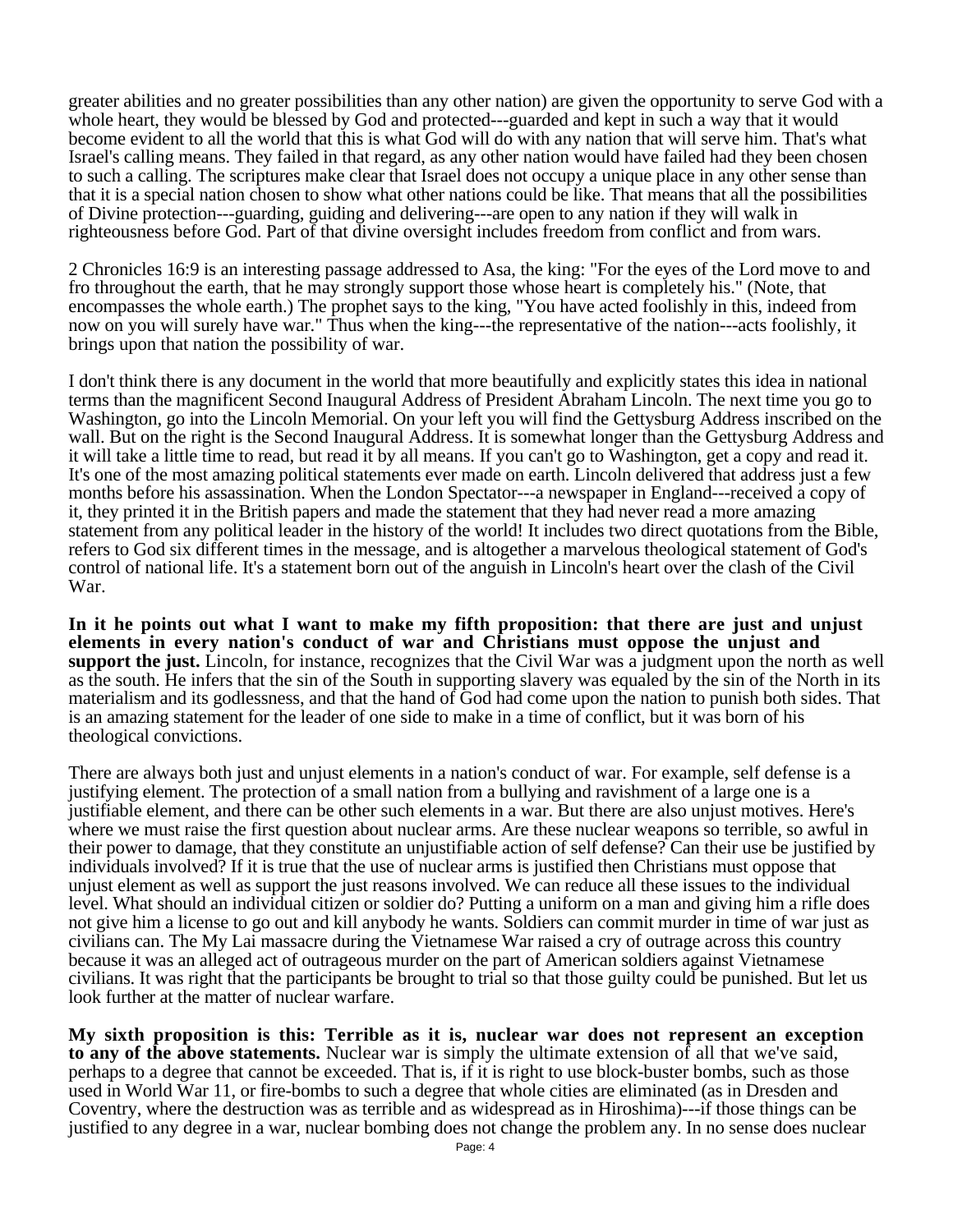war represent a different kind of war, that is, one beyond the categories that we're used to dealing with in the affairs of nations. I believe my next proposition will strengthen that argument.

**The seventh proposition is a further development of point six: Even the element of genocide does not put nuclear war in a different category.** It is true that with these frightful nuclear weapons whole cities can be eliminated in one blow. With a rain of such weapons a whole country can be decimated, whole populations wiped out. Awful as that is (without a doubt it is a terrible thing to contemplate---a whole population: women, children, everybody, burned in terrible ways) but facing nuclear war at its worst, nevertheless, it does not introduce a different element to the discussion of war and the relationship of Christians to it. The reason I say this is because the Bible itself discusses those kinds of wars. As you know, the armies of Israel were sent against cities with an explicit instruction from God that they were to wipe out the entire population. They were to kill all women and children as well as all the males, and even the cattle and the sheep. Admittedly these are hard passages to deal with, they are difficult to square with our concepts of justice, of mercy and compassion, which we are also taught come from the same God. But here we must deal with facts as they are, and these facts are there. They are in the scriptures and they appear more than once. One king of Israel was punished because he failed to obey that command of God. King Saul, you remember, failed to wipe out the Amalekites and so God punished him, and took his kingdom away from him because he disobeyed a specific command to completely exterminate that people.

There are elements of this .story that we must take into consideration in dealing with nuclear war. I don't want to spend a lot of time with this because we could get off on a side issue. I simply point out that we need to understand the whole picture as the scriptures give it to us. Part of the picture is that these nations, so designated to be exterminated, were terribly immoral nations. They were people given over to terribly degrading and hurtful practices. Such genocidal wars have been likened to the surgical removal of a cancer from a human body. To save the life of a patient, a good surgeon has to cut, hurt, and remove. God, as the Great Surgeon of history may have to do the same. I'll leave it at that right now. But even genocide, therefore, does not change the nature of war, for it has been present in history since the beginning.

**Now the eighth proposition: The possibility of universal holocaust (by that I mean the elimination of the human race from the face of the earth) is not outside the Bible's purview.** The Bible deals with that very issue. I say this because I've read articles that claim that when we're dealing with nuclear war, it is such a completely different war than anything we've ever had before that nothing from the Bible that we previously used to limit war, can any longer be used. Nuclear war is terrible, but it is not unthinkable. The Bible considers the possibility of that very thing happening. Among other passages 11 Peter 3 clearly states this. The chapter declares that not only is universal death a possibility for our day or some future day; it is a disaster that has in fact already happened!

The flood, which wiped out the entire human population except for eight people, was just such a catastrophe. Exactly how large the world population was before the flood no one knows, but it must have been at least several million persons. God did allow a watery holocaust to eliminate the entire population of the earth.

Peter clearly refers to the flood. He says, "There are coming scoffers who ask "where is the promise of his coming: ever since the fathers fell asleep all things have continued as they were from the beginning." (That is the theory of uniformitarianism). "Now," says Peter, "they deliberately ignore this fact, that an uninterrupted history is not true. All things have not continued as they were from the beginning of creation. They ignore the fact that, by the Word of God, heavens existed long ago and a earth formed out of water and by means of water, through which the world that then existed was deluged with water and perished." So a universal perishing has already occurred. Then he goes on to say, "But by the same word, the heavens and the earth that now exist have been stored up for fire, being kept till the day of judgment and destruction of ungodly men."

So, clearly the Bible teaches another world holocaust is going to occur. Peter goes on to describe this destruction. He speaks about the timing involved and then he says in v. 10, "But the day of the Lord will come like a thief, and then the heavens will pass away with a loud noise and the elements will be dissolved with fire and the earth and the works that are upon it will be burned up."

How God accomplishes all that is difficult to determine. It could be done by natural forces, such as the